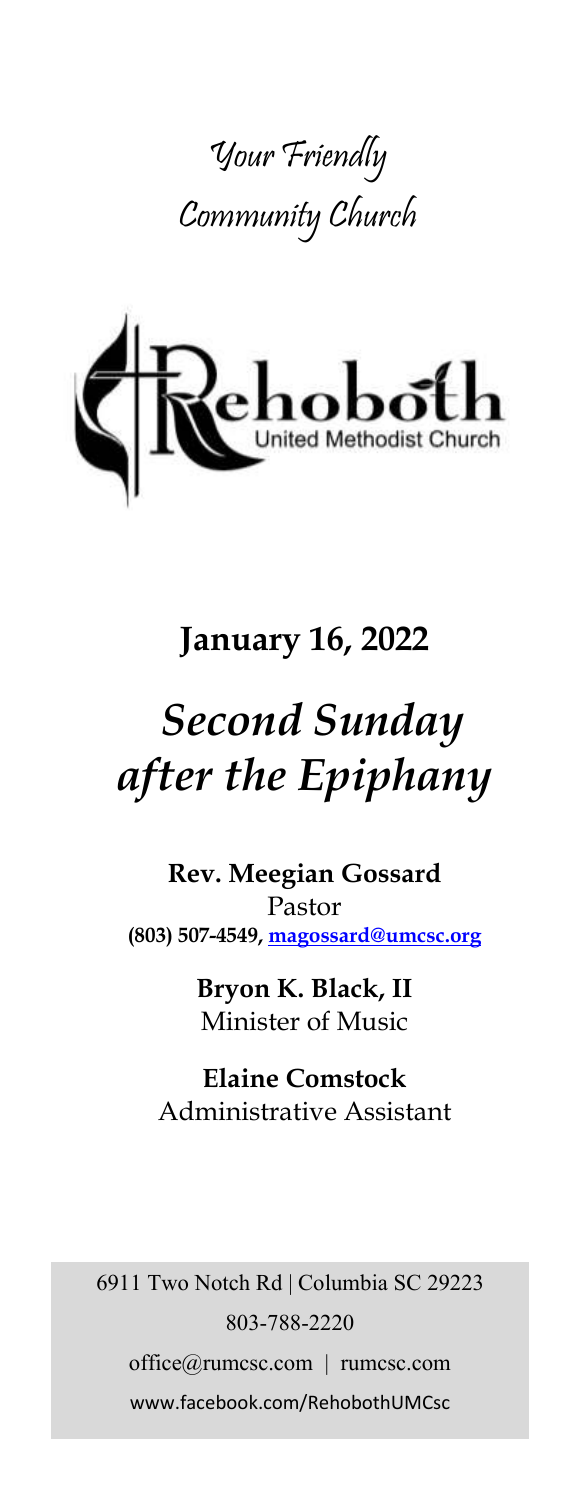#### **ORDER OF WORSHIP**

#### **PRELUDE** "How Great Thou Art"

#### **WELCOME**

 **& ANNOUNCEMENTS** Jan Smith

#### **\*CALL TO WORSHIP:**

Leader: We have come to worship God, the living God,

**People: Who calls prophets and teachers to bear witness.**

Leader: We have come to praise God the almighty God,

**People: Who answers the forces of hatred and hurt with the power of grace.**

Leader: We have come to worship God, all gracious God,

**People: Who chooses even you and me to receive and carry the Word of Life and hope.**

**All: All glory to God! Amen.**

#### **\*HYMN FWS #2070**

"He Is Exalted"

#### **\*THE APOSTLES' CREED**

**I believe in God the Father Almighty, maker of heaven and earth; And in Jesus Christ, his only Son, our Lord, who was conceived by the Holy Spirit, born of the Virgin Mary, suffered under Pontius Pilate, was crucified, dead, and was buried; the third day he rose from the dead; He ascended into heaven, and sitteth at the right hand of God the Father Almighty, from thence He shall come to judge the living and the dead. I believe in the Holy Spirit, the holy catholic church, the communion of saints, the forgiveness of sins, the resurrection of the body and the life everlasting. Amen.**

**CHILDREN'S MOMENT** Diane Horn

#### **PASTORAL PRAYER**

#### **THE LORD'S PRAYER:**

**Our Father, Who art in Heaven, hallowed be Thy name, Thy kingdom come, Thy will be done, on Earth as it is in Heaven. Give us this day our daily bread and forgive us our trespasses as we forgive those who trespass against us. And lead us not into temptation but deliver us from evil, for Thine is the kingdom, and the power and the glory forever. Amen.**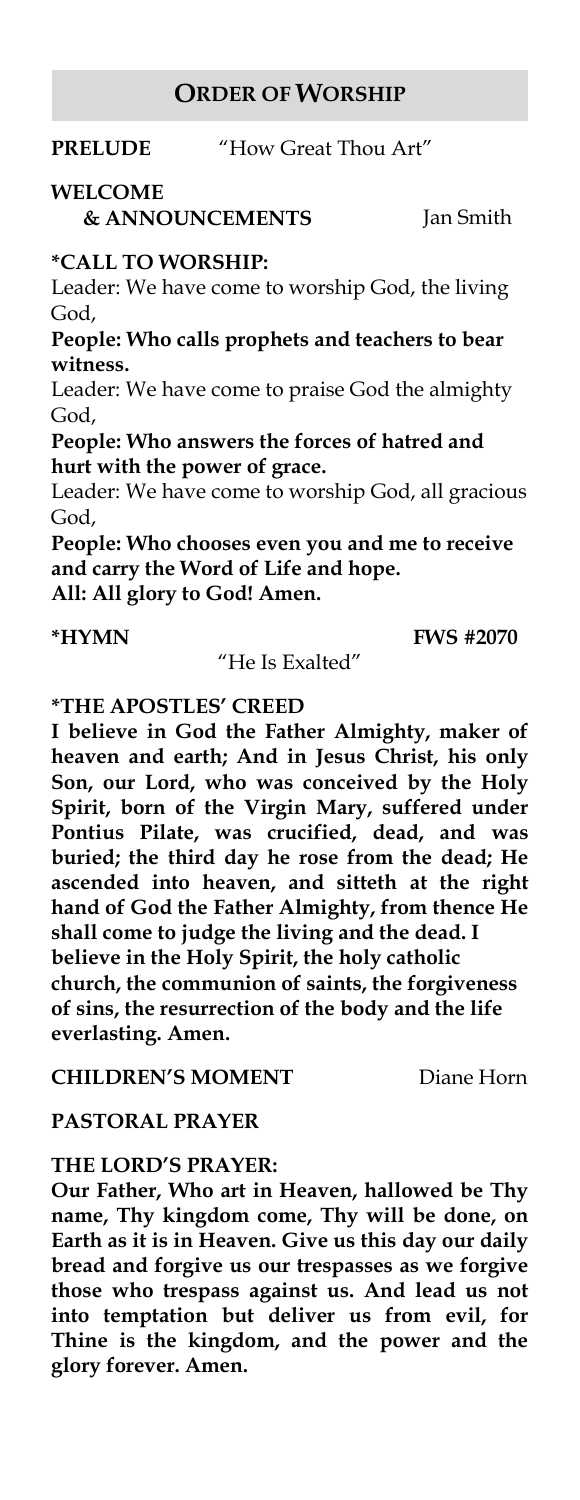#### **OFFERING**

| <b>OFFERTORY ANTHEM</b>                                |         |
|--------------------------------------------------------|---------|
| *DOXOLOGY                                              | #95     |
| <b>NEW TESTAMENT READING:</b><br>I Corinthians 12:1-11 | NT #163 |
| <b>SERMON</b> "Under Construction - Spiritual Gifts"   |         |

**\*HYMN OF INVITATION #408**  "The Gift of Love"

#### **INVITATION TO CHRISTIAN DISCIPLESHIP**

The altar is open for prayer. If you would like the pastor to pray with you, please so indicate. The doors of our church are open if anyone wants to join by profession of faith or by transfer.

#### **\*BENEDICTION**

#### AMEN RESPONSE #898

#### **POSTLUDE** "The Gift of Love"

*\*Please stand as you are able.*

#### **WELCOME GUESTS**

We welcome you to our worship service this morning. If you are visiting, please complete a visitor's card located in your pew and place it in the offering plate.

In honor of Martin Luther King, Jr. there will be a virtual district-wide service at noon on January 17 shared on Facebook (@ColumbiaDistrictUMSC) and YouTube (bit.ly/ColaMLK).